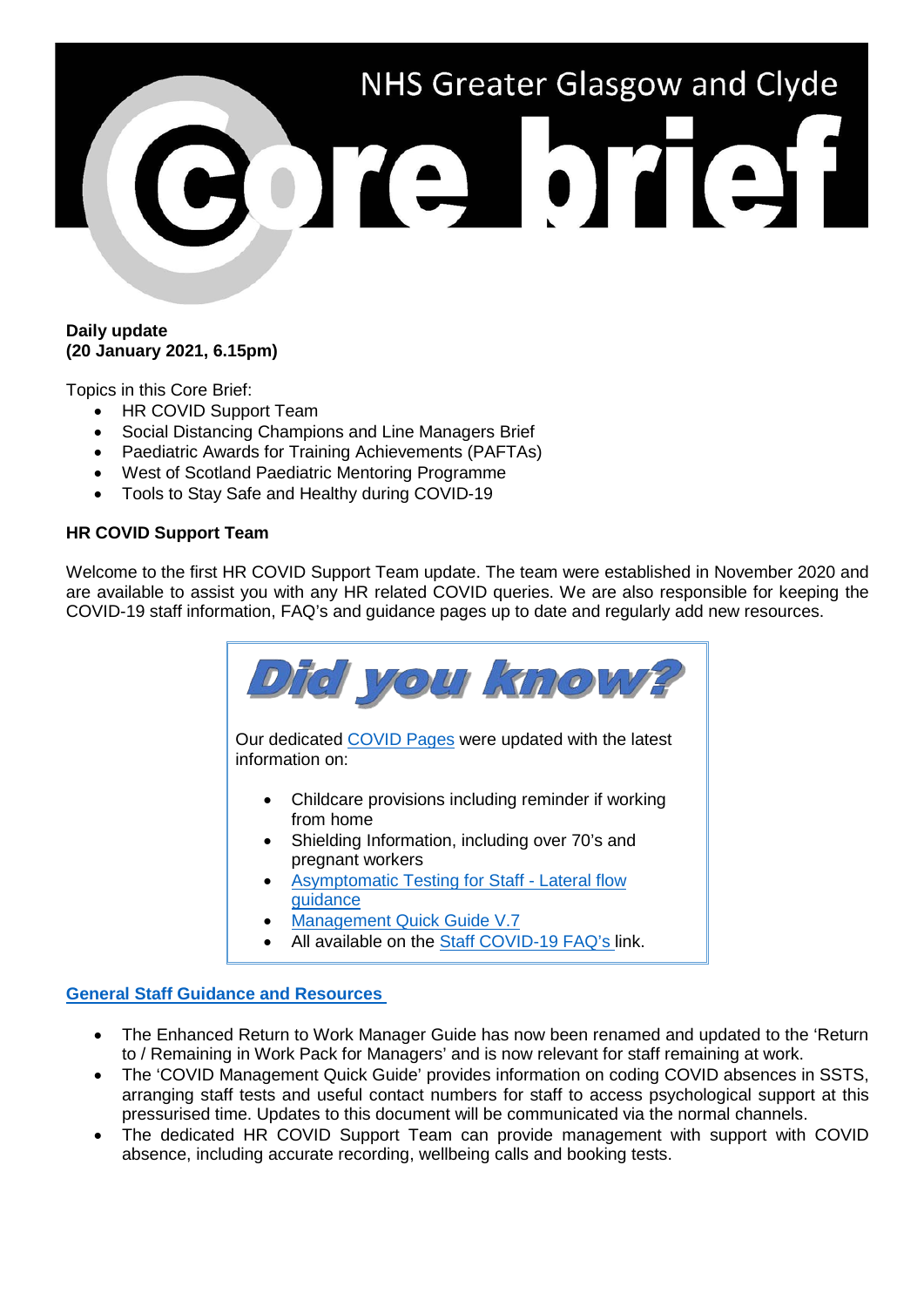If you would like support or guidance on anything mentioned above please do not hesitate to contact the team by email: [staff.covid19@ggc.scot.nhs.uk.](mailto:staff.covid19@ggc.scot.nhs.uk)

## **Social Distancing Champions and Line Managers Brief**

To help support social distancing across NHSGGC we introduced the opportunity to be a Social Distancing Champion. The purpose of having champions in place is to help promote good practice and continue to raise awareness of social distancing requirements and support staff members with adhering to the guidance while at work.

We are asking Line Managers to discuss the champion role with their team and identify staff who would be willing to take up this role, [Click here for more information on the Line Managers brief.](https://www.nhsggc.org.uk/your-health/health-issues/covid-19-coronavirus/for-nhsggc-staff/social-distancing-in-the-workplace/)

We are now introducing armbands to help provide visibility for champions. To nominate yourself or a team member and request an armband, please contact: [Christine.Siebelt@ggc.scot.nhs.uk](mailto:Christine.Siebelt@ggc.scot.nhs.uk)

## **Paediatric Awards for Training Achievements (PAFTAs)**

Congratulations to Dr Natalie Bee, Paediatric Emergency Medicine Consultant at the Royal Hospital for Children who has scooped a top prize at the Paediatric Awards for Training Achievements picking up the Best Educational Supervisor in Scotland.

Supervisors are nominated for demonstrating excellence in education of paediatric trainees, exemplary personal support to trainees, innovation to teaching and education and embodies the values of Royal College for Paediatrics and Child Health.

The PAFTAs recognise the very best in paediatric training in the UK. Each year nominations are invited from Deaneries/Local Education and Training Boards (LETBs) for Junior Trainees, Senior Trainees and Educational Supervisors.

## **West of Scotland Paediatric Mentoring Programme**

In other good news, the West of Scotland Mentoring Programme has been endorsed by the Royal College for Paediatrics and Child Health. There are only three other endorsed programmes in the UK and this is the first in Scotland.

This programme was established last year by Dr Nathasha Basheer, Paediatric Registrar, and Dr Natalie Bee, Consultant Paediatrician.

The mentoring programme was designed for paediatric trainees in the West of Scotland, creating our own training programme and developing a continuous professional development programme.

Natalie said: "We made this an opt in programme for both mentees and mentors. Level one and level two trainees are mentored by senior trainees and level three trainees are mentored by consultants.

"We now have allocated mentors for 45 mentees and this is a growing mentoring community. We would like to thank everyone involved for making this programme a success. Please do get in touch if you would like to be a mentee or mentor, by emailing: [Natalie.Bee@ggc.scot.nhs.uk.](mailto:Natalie.Bee@ggc.scot.nhs.uk)"

## **Tools to Stay Safe and Healthy during COVID-19**